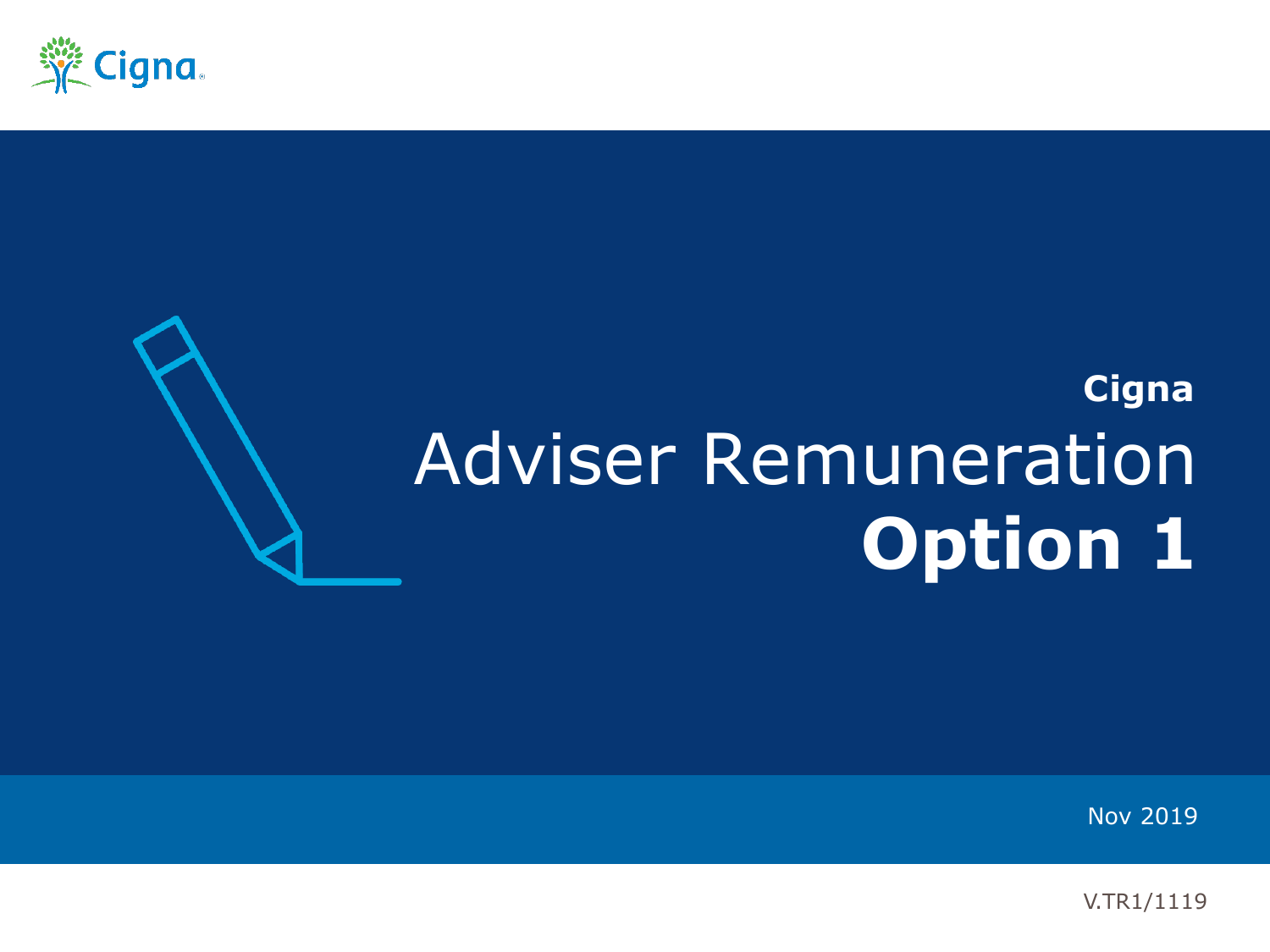| <b>Commission</b> | $>=$  | $>=$  | $>=$  | $>=$  | $>=$  | $\prec$ | <b>Renewal</b>    |
|-------------------|-------|-------|-------|-------|-------|---------|-------------------|
| <b>Options</b>    | 93%   | 91%   | 89%   | 87%   | 85%   | 85%     | <b>Commission</b> |
| Max upfront       | 230%  | 210%  | 200%  | 185%  | 130%  | 50%     | 7.50%             |
| 15% Renewal*      | 170%  | 155%  | 148%  | 137%  | 96%   | 37%     | 15%               |
| 20% Renewal       | 131%  | 120%  | 114%  | 105%  | 74%   | 29%     | 20%               |
| 30% Renewal       | 76%   | 69%   | 66%   | 61%   | 43%   | 17%     | 30%               |
| Discounted 10%    | 173%  | 158%  | 150%  | 139%  | 98%   | 38%     | 7.50%             |
| Discounted 15%    | 115%  | 105%  | 100%  | 93%   | 65%   | 25%     | 7.50%             |
| Discounted 20%    | 58%   | 53%   | 50%   | 46%   | 33%   | 13%     | 7.50%             |
| Discounted 30%    | $0\%$ | $0\%$ | $0\%$ | $0\%$ | $0\%$ | $0\%$   | 7.50%             |

## **NOTES :**

- The above rates are also applicable on increases or additions and alterations on policies issued from 1 October 2012
- Increases on policies or additions and alterations on policies prior to 1 October 2012 will be paid at your Max upfront 93% persistency rate
- 

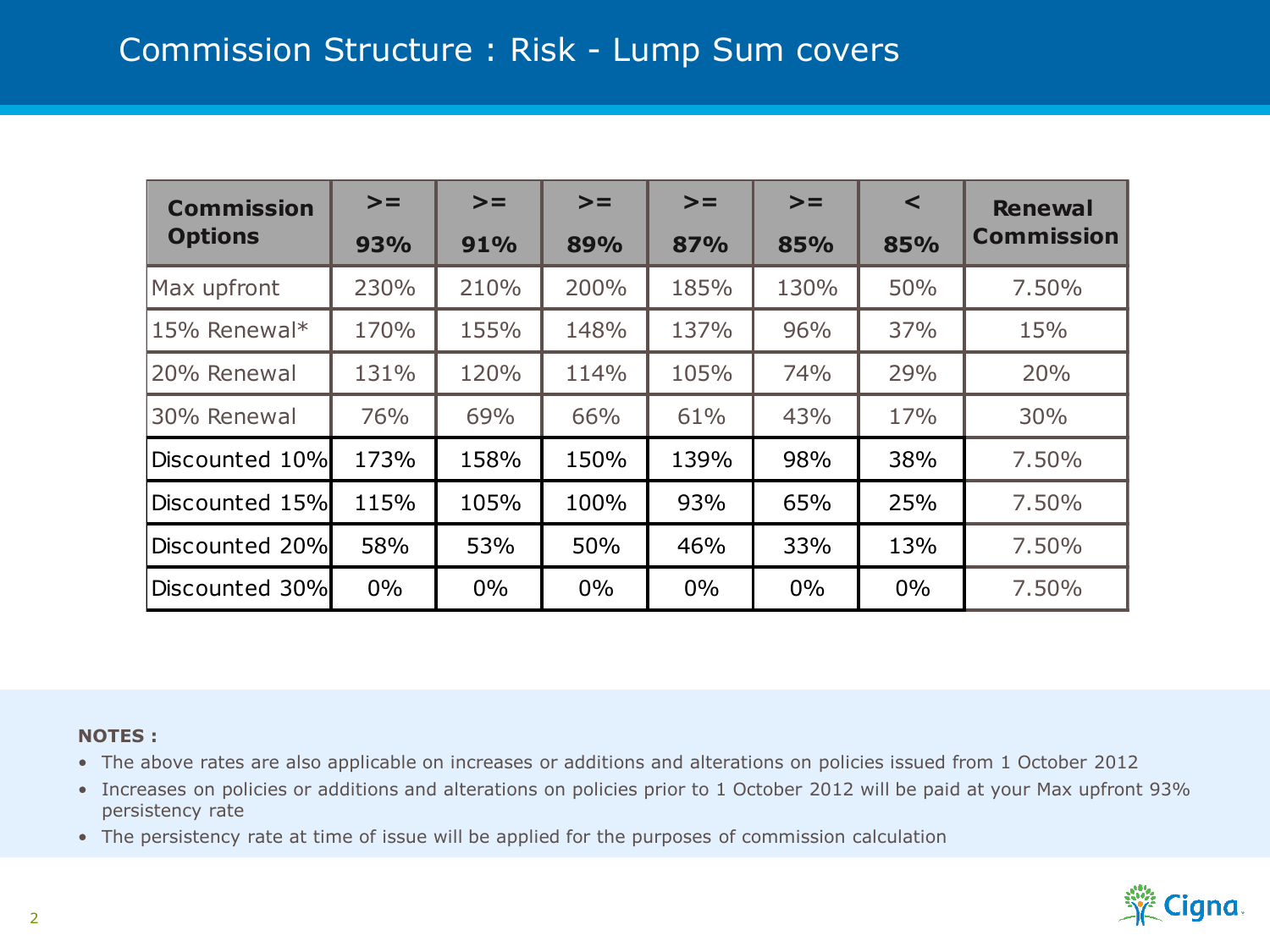| <b>Commission</b> | $>=$  | $>=$  | $>=$  | $>=$  | $>=$ | $\prec$ | <b>Renewal</b>    |
|-------------------|-------|-------|-------|-------|------|---------|-------------------|
| <b>Options</b>    | 93%   | 91%   | 89%   | 87%   | 85%  | 85%     | <b>Commission</b> |
| <b>Standard</b>   | 170%  | 155%  | 140%  | 125%  | 85%  | 40%     | 15%               |
| 15% Renewal       | 170%  | 155%  | 140%  | 125%  | 85%  | 40%     | 15%               |
| 20% Renewal       | 129%  | 118%  | 106%  | 95%   | 65%  | 30%     | 20%               |
| 30% Renewal       | 70%   | 64%   | 57%   | 51%   | 35%  | 16%     | 30%               |
| Discounted 10%    | 173%  | 158%  | 150%  | 139%  | 98%  | 38%     | 7.50%             |
| Discounted 15%    | 115%  | 105%  | 100%  | 93%   | 65%  | 25%     | 7.50%             |
| Discounted 20%    | 58%   | 53%   | 50%   | 46%   | 33%  | 13%     | 7.50%             |
| Discounted 30%    | $0\%$ | $0\%$ | $0\%$ | $0\%$ | 0%   | 0%      | 7.50%             |

## **NOTES :**

- The above rates are also applicable on increases on additions and alterations on policies issued from 1 October 2012
- Increases on policies or additions and alterations on policies prior to 1 October 2012 will be paid at your Max upfront 93% persistency rate
- Increases on policies or additions and alterations on policies from 1 October 2012-5 January 2015 will be paid at your persistency rate at the time and at the Lump Sum rates with renewal commission being 7.5%
- The persistency rate at time of issue will be applied for the purposes of commission calculation

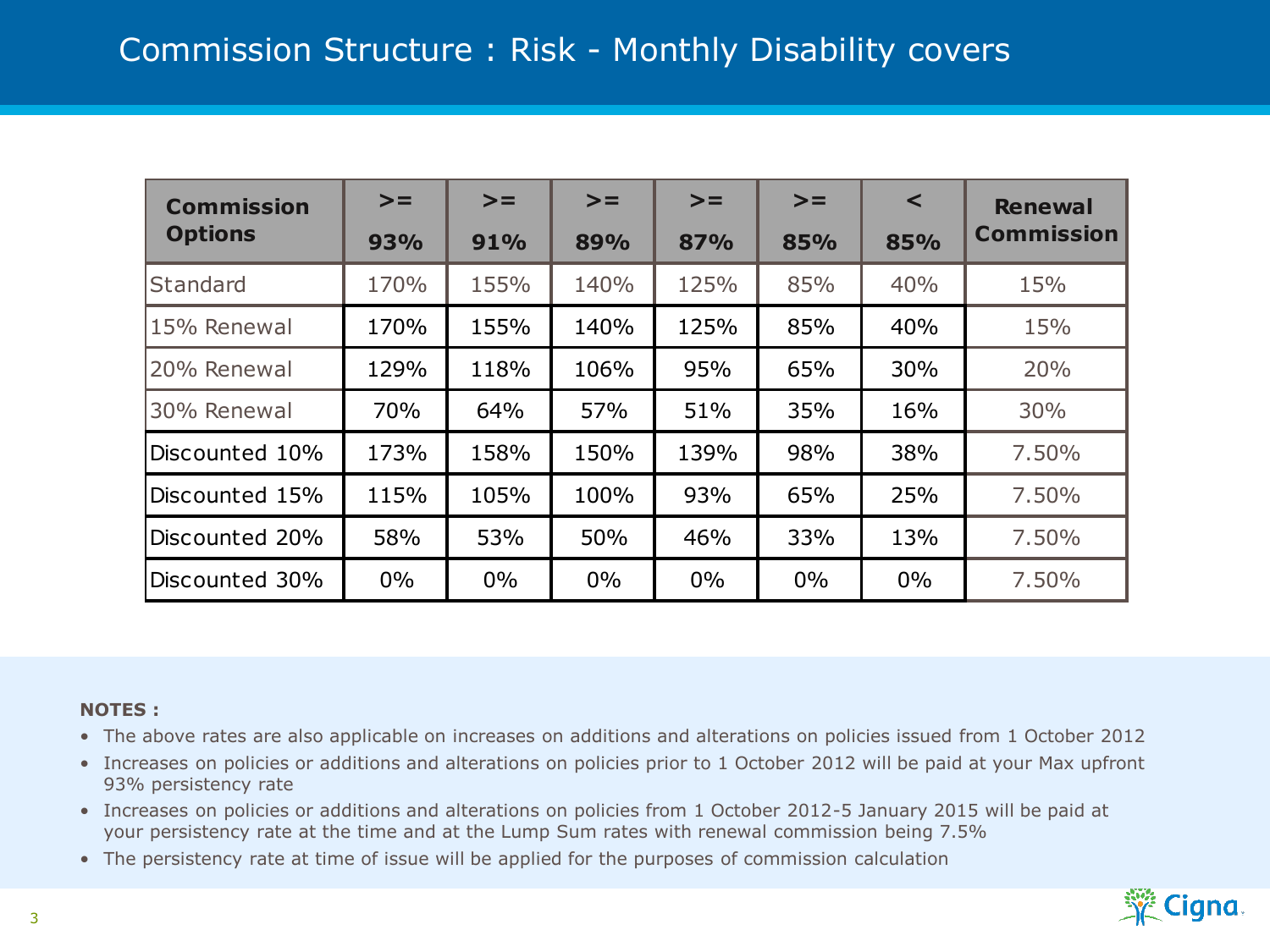# Commission Structure –Level Options

| <b>Options</b> | <b>Upfront</b> | <b>Renewal</b> |
|----------------|----------------|----------------|
| Upfront        | 190%           | 7.5%           |
| 15% Renewal    | 140%           | 15%            |
| 20% Renewal    | 110%           | 20%            |
| 30% Renewal    | 50%            | 30%            |

| <b>Option</b>       | <b>Upfront</b> | <b>Renewal</b> |
|---------------------|----------------|----------------|
| 10% Policy Discount | 142.5%         | 7.5%           |
| 15% Policy Discount | 95%            | 7.5%           |
| 20% Policy Discount | 47.5%          | 7.5%           |
| 30% Policy Discount | $0\%$          | 7.5%           |

#### **NOTES :**

• Please note that persistency does not apply to Level Option commission. Regardless of an Advisers persistency, they will be paid at the selected rate above.